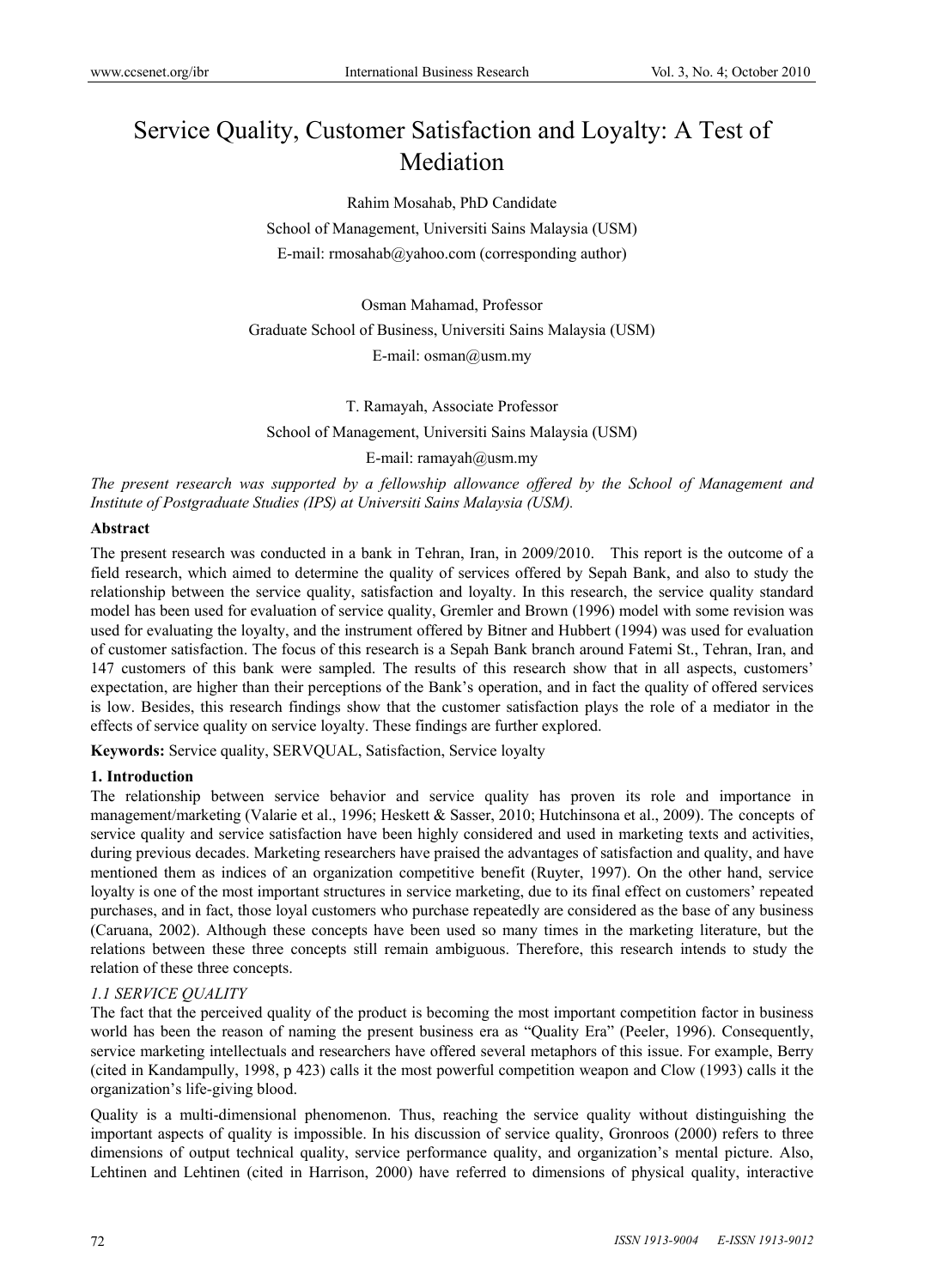quality, and organizational quality as three dimensions of service quality. Although these attempts have had a major role in division of service quality into process quality and output quality, but they lack enough details. On this basis, Zeithaml et al. (1996) have referred to ten dimensions of service quality in their primary researches. But, in their further researches, they found a strong correlation among those dimensions. Thus, they combined these dimensions and applied the fivefold dimension of Reliability, Responsiveness, Assurance, Empathy and Tangibles as a basis for making a tool for testing the service quality, known as SERVQUAL. In their researches, they emphasize that SERVQUAL is a lasting and reliable scale of service quality (Parasuraman et al., 1994). They also said that this tool is applicable in an extensive spectrum of service domains such as financial institutions, libraries, hotels, medical centers and…, although some of its components should be rephrased, or more components should be added to it. Many researchers have tried to use this tool in different service domains (see table 1).

Services are increasingly becoming a larger portion of many organizations' regionally, nationally, and globally and are considered as a tool for revenue streams. Today's knowledge intensive services businesses require reliable methods of measurement, assessment, and improvement (Spohrer & Maglio, 2008). Service quality is determined by calculating the difference between two scores where better service quality results in a smaller gap (Landrum, et al., 2008). Johnston, et al. (1997) did comprehensive empirical experiments on service quality dimensions offered by Parasuraman, et al. (1985 & 1988) in ten service organizations in England. At first, they presented a list of 12 factors, and then with more researches done, they offered a list of 18 factors. In addition, many researchers have presented different models for testing the quality of banking services, by inspiring from SERVQUAL model.

Avkiran (1994) has introduced a model consisting of four dimensions (personnel's contact, reliability, communication, and access to services), and seventeen components. Also, considering the difference between Islamic banking and Usury banking in nature, Othman & Own (2001) have offered a model called CARTER, consisting of Complaint, Assurance, Reliability, Tangibles, Empathy, and Responsiveness which includes 34 components.

## *1.2 CUSTOMER SATISFACTION*

Customer satisfaction is a key factor in formation of customer's desires for future purchase (Mittal & Kamakura, 2001). Furthermore, the satisfied customers will probably talk to others about their good experiences. This fact, especially in the Middle Eastern cultures, where the social life has been shaped in a way that social communication with other people enhances the society, is more important (Jamal & Naser, 2002). Although satisfaction has been defined as the difference between expectation and performance, but there are differences between quality and satisfaction. For example, Parasuraman et al. (1991) say that satisfaction is a decision made after experience while quality is not the same. On the other hand, in satisfaction literature, expectations for goods is "would", while in service quality literature, expectations for goods is "should".

Cadotte & Turgeon (1988) have introduced another group of factors known as neutral factors. Besides, Liljander & Strandvik (1993) say that experience is not needed for evaluating service quality, and service can be evaluated on the basis of the knowledge about service provider, while satisfaction is an inner view, resulted from customer's own experience from the service. Finally, several researches have been done on the relation between service quality and satisfaction: findings of some of these researches show that satisfaction results in service quality (Parasuraman et al., 1988). Also, the research conducted by Sureshchandar et al. (2002) shows that, there is a two-way relation between satisfaction and service quality.

### *1.3 SERVICE LOYALTY*

Many service organizations have developed customer loyalty programs as a part of relations development activities. Customer loyalty is a complicated concept. Oxford Dictionary defines loyalty as a state of true to allegiance. But the mere repeated purchase by customers has been mixed with the above mentioned definition of loyalty. In service domain, loyalty has been defined in an extensive form as "observed behaviors" (Bloemer et al., 1999). Caruana (2002) argues that behavior is a full expression of loyalty to the brand and not just thoughts.

However, behavior standards (such as repeated purchase) have been criticized, due to the lack of a conceptual basis of a dynamic process (Caruana, 2002). For example, the low frequency of repeated purchase of a special service may be resulted from different situation factors, such as non-availability or absence of a provider. According to this point of view, loyal behavior cannot offer a comprehensive conception of fundamental causes of loyalty. Additionally, repetition may be due to different restrictions resulted from the market. Consequently, the loyalty of this type of customers mainly differs from the loyalty of those customers who seriously support a product, and do have psychological bond with a product and a company. Therefore, customer's loyalty was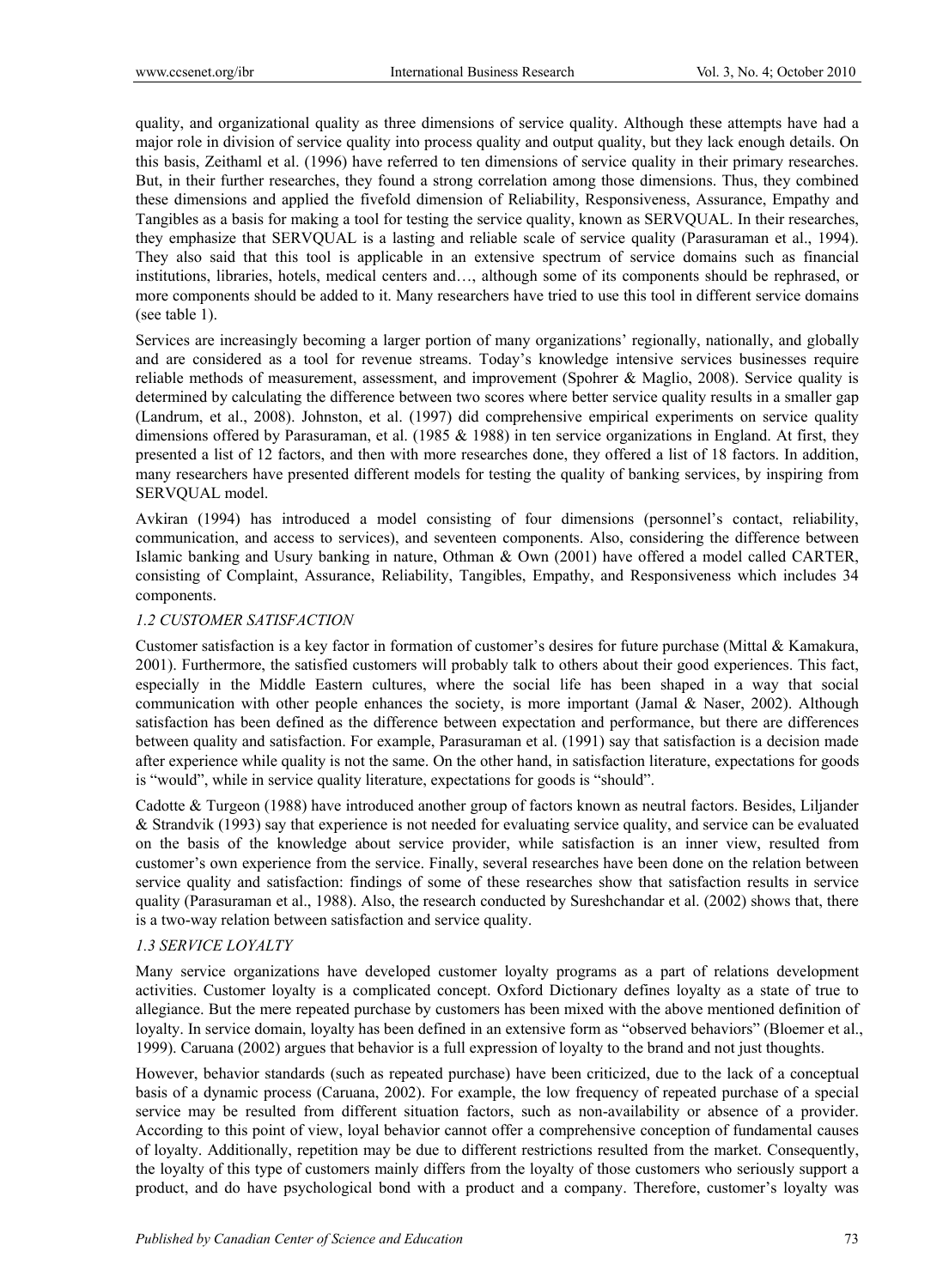considered as an attitudinal structure. For example, this issue appears in the tendency to advise the service offer to other customers. Finally, in addition to behavioral and attitudinal approaches, another approach to customer's loyalty, called cognitive approach, was introduced. The operational definition of this approach often refers to the first product or service which comes to the mind of a person, while making decision for purchase. Meanwhile, in their definition of this approach, Ostrowski et al. (1993) and Bloemer (1999) refer to the first product or service that a person chooses among products and services.

## *1.4 REVIEW OF SOME ACCOMPLISHED STUDIES*

Despite the importance of service quality, so far a few researches have been done in this field in Iran, but numerous researches have been accomplished outside Iran. At least 293 important articles have been written from 1976 to 1995 on service quality. Meanwhile, if we consider articles in which service quality forms a part of the article, this number will be 4000 articles. These numbers clearly show the importance of service quality, and the researchers' attentions to this topic (Philip & Hazlett, 1997).

(1) Bloemer, et al. (1998) have presented a model to show how the mental picture, service quality, and customer satisfaction influence customer loyalty. Findings of this research show that the mental picture indirectly and through service quality, influences loyalty. On the other hand, service quality influences loyalty both directly and indirectly (through satisfaction). Besides, this research showed that the reliability and position in the market are relatively important stimulants affecting the loyalty to bank services.

(2) On the relationship between customer satisfaction, service quality and service loyalty in Malta's banks, Caruana (2002) concluded that customer satisfaction plays a mediator role in the effect of service quality on service loyalty. In fact, service quality affects service loyalty through customer satisfaction. In addition, results of this research show that service quality is an important gateway to customer satisfaction, and explains 53% of the variance.

(3) Yongyui (2003) has presented a model for the relationship between service quality and bank's reputation. According to the findings of this research, the fivefold dimensions of service quality have direct effect on the bank's reputation. In addition, on the basis of this research's findings, the bank's reputation plays an important role in determination of purchase, repeated purchase, and customer loyalty. This issue has much more importance in banking industry, because service quality cannot be accurately evaluated before purchasing.

(4) On customers' abandonment behavior in America's banks, Chakravarty (2003) found that there is a meaningful negative relation among service quality dimensions, responsiveness, empathy, and reliability, with customer's tendency to abandon the bank. This study in India's banks show that the concept of service quality in developing countries is a multi-dimensional structure, and in fact the results clearly show that SERVQUAL model provides more evaluating information in relation with service quality gaps, than SERVPERF scale. *1.5 The conceptual model of the research*

The following conceptual model has been used in this article.



*Research Conceptual model* 

From the above mentioned model the following main hypothesis are developed:

H1- Perceived service quality is positively associated with customer satisfaction.

H2- Perceived service quality is positively associated with customer loyalty.

H3- Customer satisfaction is positively associated with customer loyalty.

H4- Customer satisfaction mediates the relationship between perceived service quality and customer loyalty.

#### *1.6 Research questions*

This article attends to find answers to the following questions:

(1) Is there any meaningful difference between customers' expectations and their perception about Sepah Bank performance?

(2) What is the relation between three concepts of service quality, customer satisfaction and loyalty?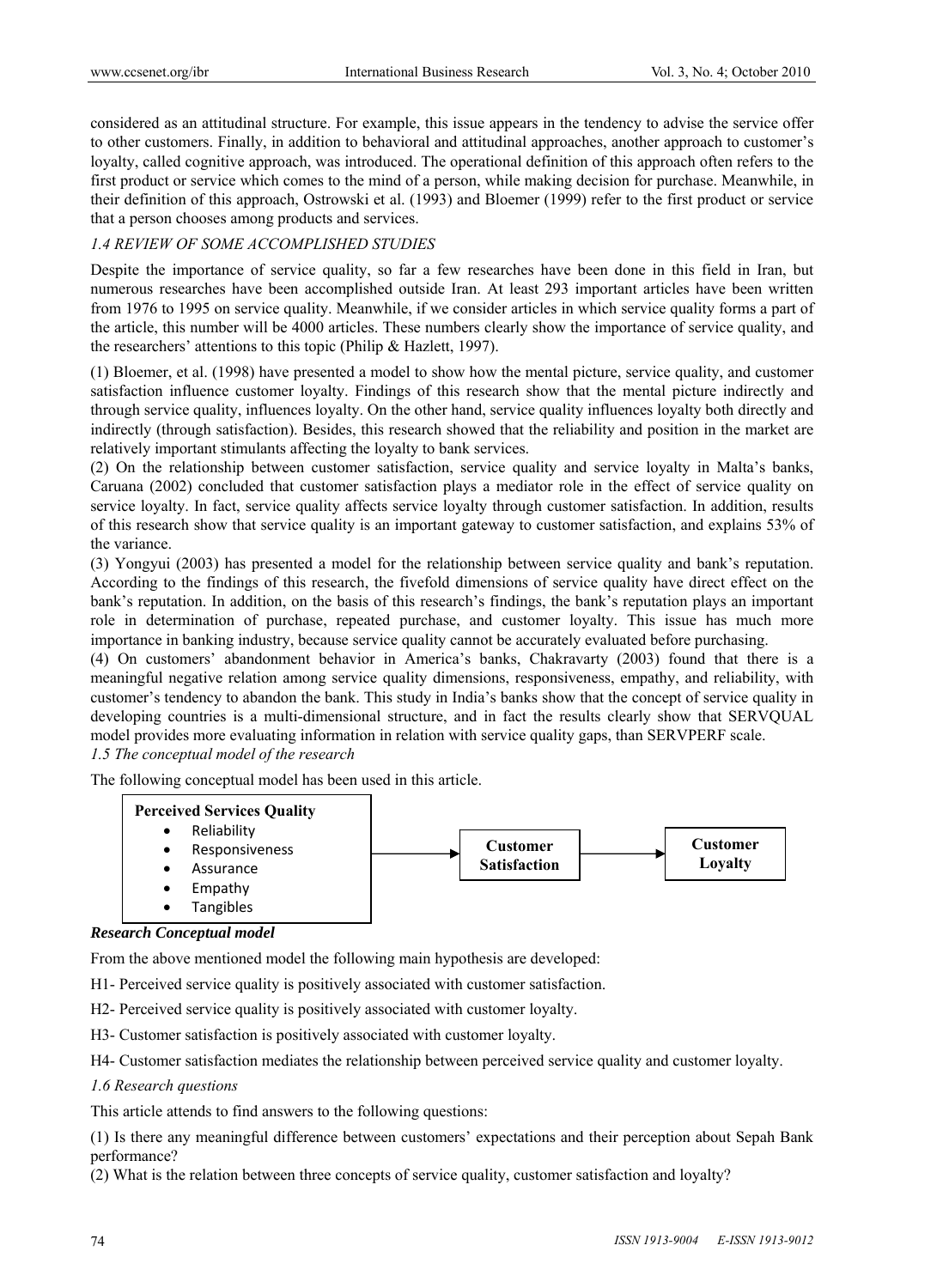(3) What is the relation between five dimensions of service quality, satisfaction and loyalty?

(4) What is the relation between resulted and processed dimensions of satisfaction and loyalty?

# **2. Research Methodology**

The objective of this research is to clarify the relationship between three variables of service quality, customer satisfaction, and customer loyalty and to describe the understudy conditions and phenomena, in order to better understanding of present conditions, and helping the decision making process. This research can be categorized as descriptive research based on the method of obtaining the considered data. Since these data are made for studying the distribution of statistical population characteristics through sampling of population, this research is a survey done on the basis of cross sectional method.

# *2.1 Information gathering tool*

Based on the literature review and the research design, a questionnaire was prepared consisting of five sections, which the first part was on specifications of the respondent, second part on the fivefold dimensions preference, third part for evaluation of expectations, fourth part for evaluating Bank Sepah's performance from customers view, and finally the fifth part including questions related to customers loyalty and satisfaction. In this research, SERVQUAL has been used for designing questions related to service quality, Gremler and Brown's tool (1996) for evaluating the loyalty, and for customer satisfaction evaluation, a tool offered by Bitner and Hubbert (1994) has been used. The above mentioned tools have been used in many researches conducted on service quality, thus these tools can be considered highly reliable.

To test the evaluating tool reliability, the designed questionnaire was at first distributed between about 26 customers of the bank, and was analyzed after being collected. The results of the primary sample show that Cronbach alpha  $(\alpha)$  index is 0.94, indicating high reliability.

# *2.2 Statistical population and sample*

The statistical population of this research is customers of a Sepah Bank branch in Tehran, Iran. Since the statistical population was unlimited, therefore the following formula was used to get the size of the sample:

 $Z^2$  α/2 δ<sup>2</sup> n= ---------------

 $E<sup>2</sup>$ 

The variance of the obtained answers from the primary sample was 880.87, and by putting it in the above mentioned formula, the reliability level  $\binom{a}{a}$  was 95 percent, and estimate accuracy  $\binom{E}{b}$  was 5, and the sample size was 136. But since there was a probability that some of questionnaire would not be returned, 250 questionnaires were distributed, which finally 147 questionnaires were collected and analyzed.

## **3. Data Analysis**

At first, descriptive statistics (results have been shown in table 2) was used to study the characteristics of statistical sample, and perceptive statistics (pair student T test, Spearman correlation index, Beta (ß) meaningful level test in linear regression and…) was used for analyzing the questionnaires.

*Question 1:* Is there any meaningful difference between customer's expectations and their perception about Sepah Bank performance in each of the fivefold dimension, and in total?

As shown in table 2, the respondents' expectations in all fivefold dimensions, and in total, is more than Bank's performance in one dimension. Since these means are merely related to the mentioned sample, we have done the T test to study the meaningful explanation of their difference. The results of T test have been brought about in pair, in table 3. Considering the fact that the meaningfulness level in all dimensions is less than 0.05 of error level (and even 0.01), zero premises (there is no meaningful difference between expectation and performance) are failed. In other words, there is a meaningful difference between customer's expectation and the Bank's performance in each of dimensions separately and totally, and customer's expectation in all cases is more than Bank's performance. Thus, it can be said that the service quality is low, totally, and each of the discussed dimensions.

*Question 2:* What is the relation between three concepts of service quality, customer's satisfaction and loyalty? To do this, following three regression models should be tested:

(1) Mediator variable regression (customer satisfaction) on independent variable (service quality): in this test, satisfaction will be considered as dependent variable, and service quality as independent variable.

(2) Dependent variable regression (loyalty) on independent variable (service quality): In this test, loyalty will be considered as dependent variable, and service quality as in dependent variable.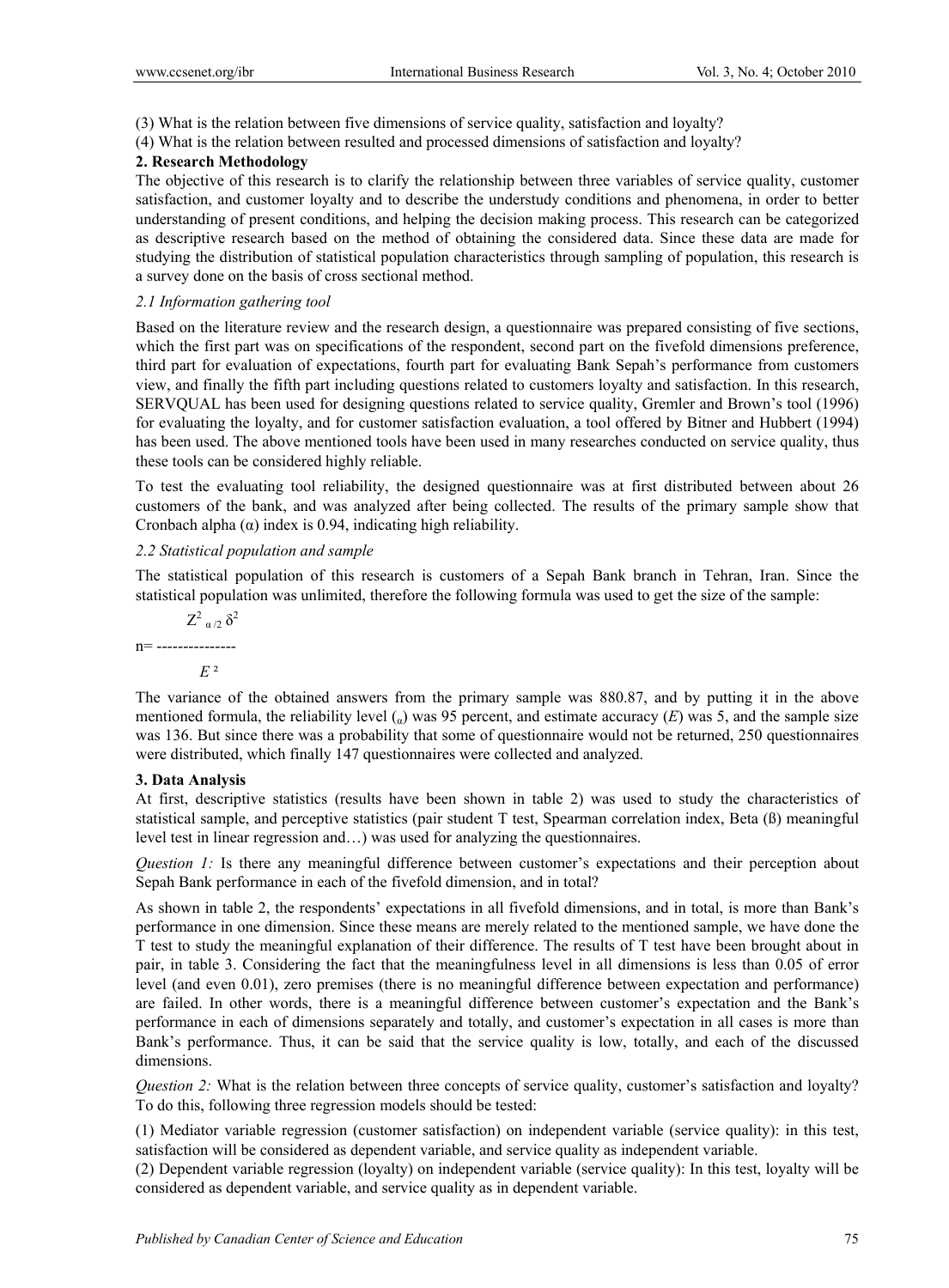(3) Dependent variable regression (service loyalty) on independent variable (service quality), and mediator variable (customer satisfaction): Table 4 shows that in this test, loyalty is considered as dependent variable, and service quality and satisfaction as independent variable.

As shown in table 4, for the first model,  $R^2 = 0.43$  was obtained, and it can be said that 43 percent of the dependent variable changes is explained by the model. In the second model (table 9),  $R^2 = 0.458$  was obtained, thus almost 45 percent of the dependent variable changes is shown by the model. As shown,  $R^2 = 0.80$  was obtained in the third model, and it can be considered that 80 percent of the dependent variable changes is explained by the model, in other words, a very high percentage of dependent variable changes are identified by the mentioned model. As a result, customer satisfaction partially mediates the relationship between service quality and customer loyalty.

Now, the question is that is there any linear relation between the variable pair understudy in the model? To answer this question, single factor variance analysis test (ANOVA) is used. Data mentioned in table 4 shows:

*First model:* Considering the test statistic  $F = 112.67$  and also zero meaningfulness level of the test, it can be concluded that there is a meaningful linear relation between the two variables.

*Second model:* The test statistic,  $F = 122.41$  and test meaningfulness level is zero. Therefore, since the meaningfulness level is less than error level, zero assumption is denied, and the relation between the two variables is meaningful.

*Third model:* The test statistic  $F = 292.56$  and test meaningfulness level is zero. This means that the zero assumption in 0.05 level is denied, in other words, there is a meaningful linear relation between dependent variable (Y) and at least one of the independent variables.

Therefore, it can be said that although both variables have a meaningful linear relation with the loyalty variable, but the satisfaction variable has a stronger relation with loyalty. Considering the positive sign of Beta index, this relation is in one direction, and loyalty is increased considerably with the increase of satisfaction.

In general, considering the applied models, the third model is better, since the determination index in this model is a higher figure compared with other models. Although the determination index in the second model is close to the third one, but compared with the third model, it is less appropriate, since one of the independent variables has been ignored in this model.

*Question 3:* What is the relation between five dimensions of service quality, satisfaction and loyalty?

This part will study the relation of each one of service quality dimensions with satisfaction and loyalty. To study the amount of the relation between each one f service quality dimensions with satisfaction and loyalty, Pearson correlation index is used. In tables 5 and 6, the correlation indices of satisfaction and loyalty have been calculated with five dimensions. Considering the first column in both tables, it can be said that all variables have a meaningful linear relation with satisfaction variable, as well as loyalty (meaningfulness level in all cases is less than the error level), and the highest relation is between empathy variable with satisfaction and loyalty. The positive sign of correlation indices shows direct relation of variables, so that in all five dimensions, with the increase of service quality, satisfaction and loyalty will be increased.

*Question 4:* What is the relation between resulted and processed dimensions, satisfaction and loyalty?

The fivefold dimensions of service quality can be considered from another point of view. In fact, they can be divided into two more general categories of resulted and processed. The resulted dimension includes reliability dimension, and the processed dimension includes other dimensions (tangibles, responsiveness, assurance, and empathy). Now, the question to be answered is which dimension is more important in attracting customer's satisfaction and loyalty? For his reason, Pearson correlation index is used.

Table 7 and 8 show the correlation indices of satisfaction and loyalty variables with resulted and processed dimensions. This tables show that the two variables have a positive meaningful linear relation with satisfaction and loyalty variables, so that the higher service quality in each of the dimensions, the more satisfaction and loyalty.

But in both cases, the processed dimensions have more correlation with satisfaction and loyalty. Therefore, although the result of service received by customers may not be appropriate, but it does not mean that customers consider service quality totally weak. On the other hand, high correlation between the processed dimension and satisfaction and loyalty shows that service challenges have played a more important role in customer's assessment from service quality. Thus, the process of service offer is a good opportunity for increasing the service quality in the view of customers.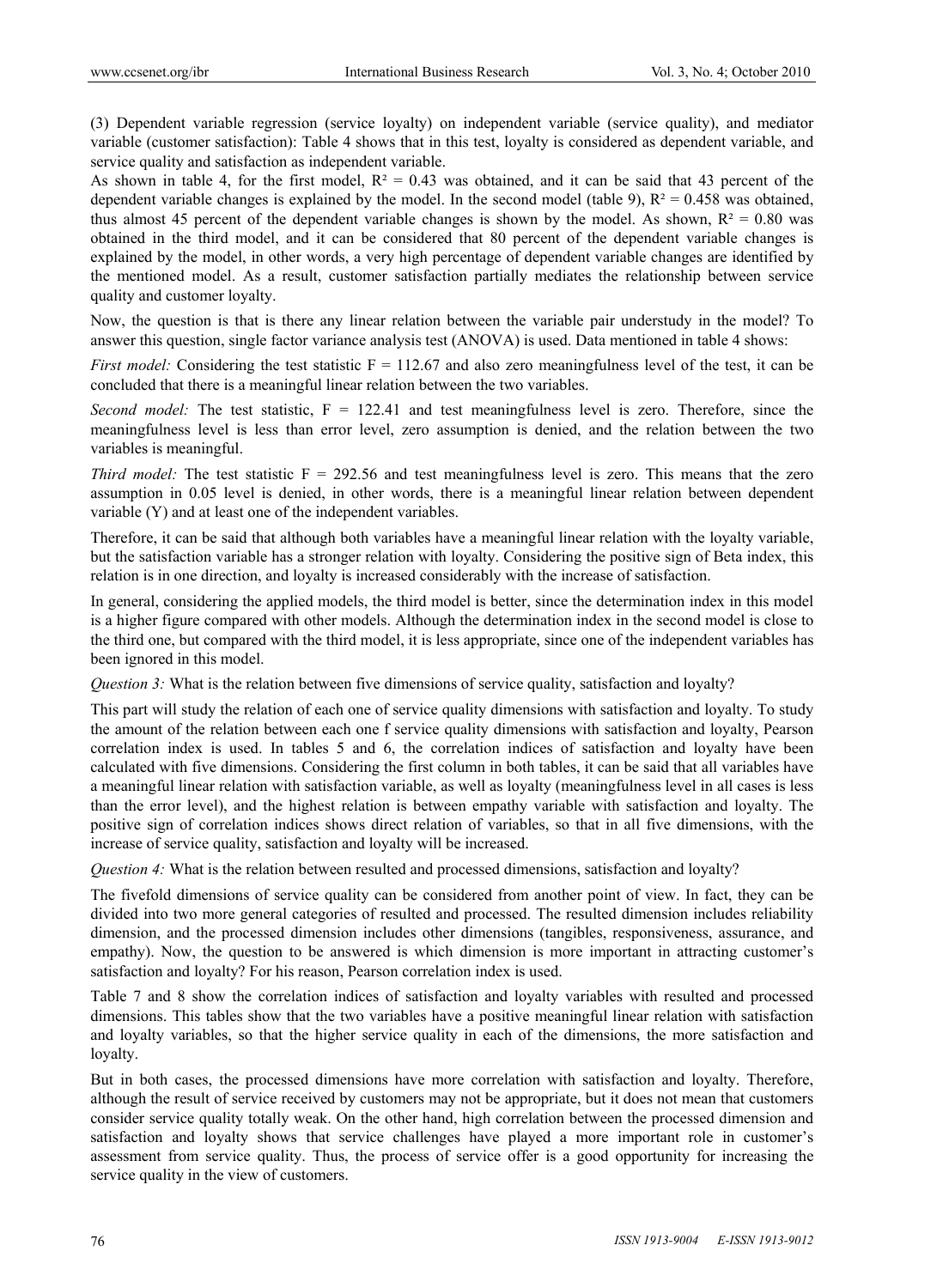## **4. Conclusion**

The results of this research show that in all fivefold dimensions of service quality and also in total, customers' expectations are beyond their perceptions of the bank performance. In fact, findings of this research show that although in all fivefold dimensions of service quality Sepah Bank's performance has been higher than average limit, but its service quality does not satisfy customers' expectations.

Also, it was expected that service quality would be one of the determinants of satisfaction and loyalty. In fact, nearly 43 percent of customer's satisfaction change is explained by service quality. On the other hand, service quality has a direct relation with loyalty, and nearly 45 percent of loyalty changes can be explained by service quality changes. Another point is that if the satisfaction variable enters the model, the resulted determination index will be higher in figure than other cases (0.803). This figure means that nearly 80 percent of loyalty changes can be explained by satisfaction and service quality, although satisfaction plays a more important role in this relation.

In addition, findings of this research show that there is a positive and meaningful relation among all fivefold dimensions of service quality with satisfaction and loyalty, which in both cases assurance and tangibles have the most and the least relation with satisfaction and loyalty. In other words, it sees that tangibles can be considered as health factors, and assurance as motivational factor. In addition, the fivefold dimensions of service quality can be observed from another point of view. In fact, these dimensions can be divided into two more general dimensions of resulted and processed. The resulted dimension includes reliability dimension, and the processed dimension includes other dimensions (tangibles, responsiveness, assurance, and empathy). Findings of this part too, show that both resulted and processed dimensions have a positive and meaningful relation with satisfaction and loyalty. But the important point is that there is significant relation between the processed dimensions and satisfaction and loyalty.

This point is important because although the final output may not satisfy customer's satisfaction, but it does not necessarily mean customer's dissatisfaction. In fact, service encounter plays an important role in customer's satisfaction and loyalty. Considering the above mentioned findings, the Bank's manager should try to gradually reduce the gaps in the first step, and should attempt to make this gap positive, and to surpass customers' expectations, in the next step.

### **5. Limitation**

This research was conducted in one branch of Sepah Bank, thus may not be generalizable to other branches. Therefore, more branches need to be investigated. It is also suggested that other related factors of service quality such as internal marketing, HR, organizational behavior and leadership to be included in the future researches.

### **References**

Avkiran, N, K. (1994). Developing an instrument to measure customer service quality in branch banking. *International Journal of Bank Marketing.* 12 (6), 10-18.

Bitner, M. J. & Hubbert, A. R. (1994). Encounter satisfaction versus overall satisfaction versus quality: the customer's voice. service quality: new directions in theory and practice, *Thousand Oaks, CA: Sage(In Rust, R.T., & Oliver, R.L. (Eds.),* 72-94.

Bloemer, J. (1998). investigating derivers of bank loyalty: the complex relationship between image, service quality and satisfaction. *International Journal of Bank Marketing,* 16(7), 276-286.

Bloemer, J. (1999). Linking perceived service quality and service loyalty: a multi-dimensional perspective. *European Journal of Marketing,* 33(11, 12), 1082-1106.

Cadotte, E., & Turgeon, N. (1988). Key Factors in Guest Satisfaction, *Cornell Hotel and Restaurant Administration Quarterly*, 28, 44-51

Caruana, A. (2002). Service Loyalty: The Effects of Service Quality and the Mediating role of Customer Satisfaction. *European Journal of Marketing*, 36(7), 811-828.

Chakravarty, S. (2003). Relationships and individual's bank switching behavior. *Journal of Economic Psychology,* 1-21.

Clow, K, E. (1993). Building a competitive advantage for service firms. *International Journal of Service Marketing,* 7(1), 22-32.

Gremler, D. D. & Brown S.W.(1996). Service Loyalty: Its Nature, Importance, and Implications: in Advancing Service Quality: A Global Perspective. *International Service Quality Association,* 171-180.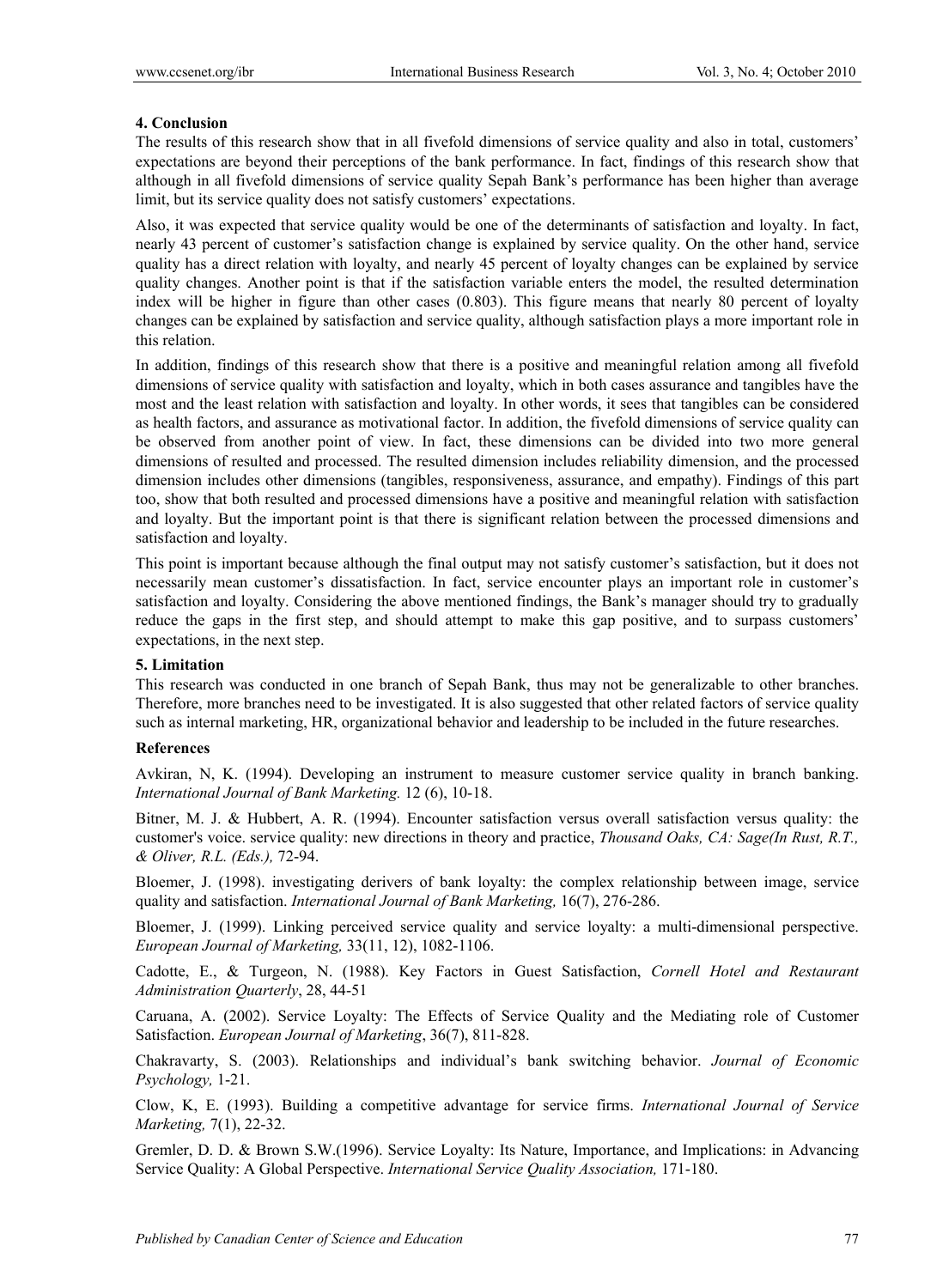Gronroos, C. (2000). Service management and marketing. John Wiley & sons Ltd.

Heskett, J. L., & Sasser, W. E. (2010). The Service Profit Chain: From Satisfaction to Ownership, Handbook of Service Science, *Publisher Springer*

Hutchinsona, J., Laib, F., & Wang, Y. (2009). Understanding the relationships of quality, value, equity, satisfaction, and behavioral intentions among golf travelers. *International Journal of Tourism Management*, 30(2), 298-308

Jamal, A., & Naser, K. (2002). Customer satisfaction and retail banking: an Assessment of Some of the Key Antecedents of Customer Satisfaction in Retail Banking. *International Journal o Bank Marketing,* 20(4), 146-160.

Johneston, R. (1997). Identify the critical determinants of service quality in retail banking: Importance and Effect. *International Journal of Bank Marketing,* 15(4), 111-116.

Kandampully, J. (1998). Service Quality to service loyalty: a relationship which goes beyond customer services. *Total Quality Management & Business Excellence,* 9(6), 431-443.

Landrum, H., Prybutok, V. R. Kappelman, L. A., & Zhang, X. (2008). SERVCESS: A parsimonious instrument to measure service quality and information system success. *The Quality Management Journal,* 15(3), 17-25.

Liljander, V., & Strandvik, T. (1993). Estimating Zones of Tolerance in Perceived Service Quality and Perceived Service Value, *International Journal of Service Industry Management*, 4(2), 6-28.

Mittal, V., & Kamakura, W.A. (2001). Satisfaction, Repurchase Intent, and Repurchase Behavior: Investigating the Moderating Effect of Customer Characteristics, *Journal of Marketing Research,* Vol. 38(1), 131-142.

Othman A.Q., & Owen L. (2001). Adopting and measuring customer service quality (SQ) in Islamic Banks: A Case Study in Kuwait Finance House. *International Journal of Financial Services,* 3(1), 1-26.

Parasuraman, A., Zeithaml, V. & Berry, L (1988). SERVQUAL: A multiple item scale for measuring customer perceptions of service quality. *Journal of Retailing,* 64(1), 12-40.

Parasuraman, A., Berry, L.L & Zeithaml, V (1985). A conceptual model of service quality and the implications for future research. *Journal of Marketing Management,* 49, 41-51.

Parasuraman, A. & Berry, L. L. (1991). Marketing for Services: Competing through Quality. *The Free Press, New York, NY.* 

Parasuraman, A., Zeithaml, V.A. & Berry, L.L. (1994). Alternative scales for measuring service quality: a comparative assessment based on psychometric and diagnostic criteria. *Journal of Retailing,* 70(3), 201-230.

Peeler, G. H. (1996). Selling in the quality era. *Blackwell Business, USA.* 

Philip, G. & Hazlett, S. (1997). The Measurement of service quality: a new p-c-p attributes model. International *Journal of Quality and Reliability Management,* 14(3), 260-286.

Ruyter, K. (1997). Measuring service quality and service satisfaction: an empirical test of an integrative model. *Journal of Economic Psychology,* 18, 387-406.

Spohrer, J. & Maglio, P. (2008). The emergence of service science: Toward systematic service innovations to accelerate co-creation of value. *Production and Operations Management,* 17(3), 238-246.

Stewart, R. (1999). Measuring service quality: current thinking and future requirements. *Marketing Intelligence & Planning,* 17(1), 21-32.

Valarie, Zeithaml, Berry & Parasuraman (1996) The Behavioral Consequences of Service Quality, *The Journal of Marketing,* 60(2), 31-46

Yonggui, W. (2003). The Antecedents of service quality and product quality and their influences on bank reputation: evidence from the banking industry in China. *Managing Service quality,* 13(1), 72-83.

Zeithaml, V. A., Berry, L.L. & Parasuraman, A. (1996). The behavioural consequences of service quality. *Journal of Marketing Management,* 60(No. April), 31-46.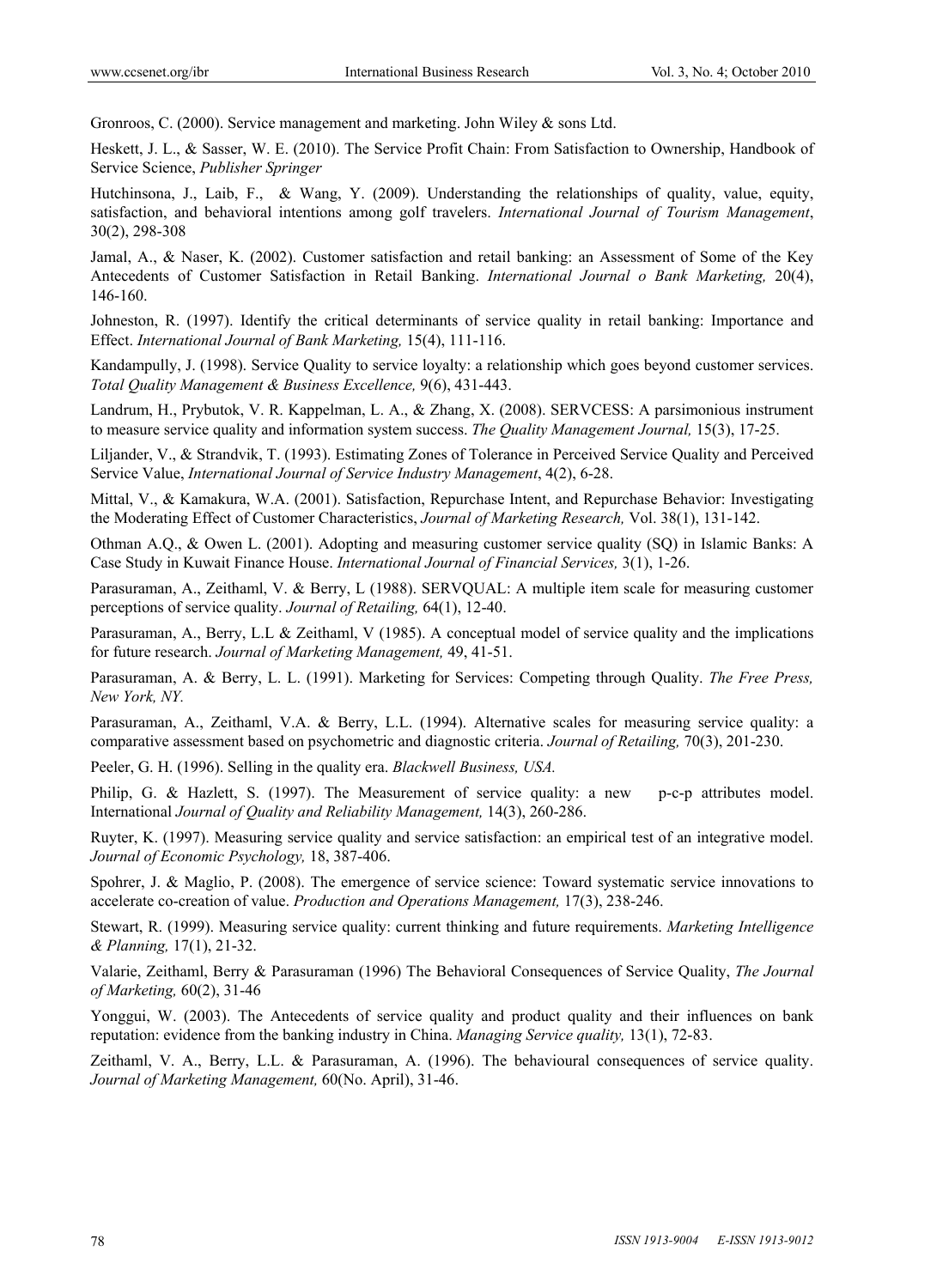# Table 1. Examples of SERVQUAL application in different service domains

| <b>Field</b>                            | some accomplished researches                  |
|-----------------------------------------|-----------------------------------------------|
| Professional services                   | Bojanic (1991), Carman, James (2000)          |
| Medical services                        | Swartz & Brown (1989); Lam (1997)             |
| Tourism                                 | Tribe & Snaith (1998); Atilgan, et al. (2003) |
| Libraries                               | Nitecki (1996); Coleman, et al. (1997)        |
| Information systems                     | Kettinger $&$ Lee (1994)                      |
| <b>Banks</b>                            | Madhukar G. Angur, et al. (1993)              |
| Restaurants and hotels                  | Min, Hokey, et al. (2002)                     |
| Government services                     | Mike Donnelly, et al. (1995)                  |
| Educational centers (universities and ) | Pariseau, Susan E., Mc Daniel, J.R.           |

*Adapted from (Stewart, 1999)*

## Table 2. Descriptive statistics results

| Characteristics Description |                       | Quantity |    | Percentage |  |
|-----------------------------|-----------------------|----------|----|------------|--|
|                             | Male                  | 116      | 79 |            |  |
| Gender                      |                       |          |    |            |  |
|                             | Female                | 31       | 21 |            |  |
|                             | Up to 30 years        | 17       | 12 |            |  |
| Age                         | 31 to 40 years        | 112      | 76 |            |  |
|                             | 41 to 50 years        | 18       | 12 |            |  |
|                             | Diploma and below     | 100      | 63 |            |  |
|                             | Associate             | 21       | 14 |            |  |
| Education                   | Bachelor              | 28       | 19 |            |  |
|                             | Master and above      | 6        | 4  |            |  |
|                             | Up to 7 years         | 38       | 26 |            |  |
| Activity background         | 8 to 11 years         | 22       | 15 |            |  |
| With Bank Sepah             | 12 to 15 years        | 54       | 37 |            |  |
|                             | More than 16 years    | 24       | 16 |            |  |
|                             | Interest-free savings | 71       | 48 |            |  |
|                             | Current interest-free | 123      | 84 |            |  |
| Account type                | Short-term deposit    | 43       | 29 |            |  |
|                             | Long-term deposit     | 25       | 17 |            |  |
|                             | Credits               | 10       | 7  |            |  |

# Table 3. Pair samples test for service quality dimensions

| <b>Pair Differences</b> |                                           |                                     |                                 | <b>Calculated t</b> | <b>P-Value</b> | <b>Test</b><br>Result |           |
|-------------------------|-------------------------------------------|-------------------------------------|---------------------------------|---------------------|----------------|-----------------------|-----------|
| <b>Dimensions</b>       | Difference of<br><b>Expectation &amp;</b> | <b>Standard</b><br><b>Deviation</b> | Distance of difference<br>(95%) |                     |                |                       |           |
|                         | Performance                               |                                     | Lower<br>Limit                  | <b>Upper level</b>  |                |                       |           |
| Empathy                 | $-1.84$                                   | 1.28                                | 1.64                            | 2.05                | 17.48          | 0.00                  | Supported |
| Reliability             | $-1.42$                                   | 1.19                                | 1.22                            | 1.61                | 14.38          | 0.00                  | Supported |
| Responsiveness          | $-1.21$                                   | 1.29                                | 1.00                            | 1.42                | 11.40          | 0.00                  | Supported |
| Assurance               | $-1.40$                                   | 1.20                                | 1.20                            | 1.59                | 14.04          | 0.00                  | Supported |
| Tangibles               | $-1.27$                                   | 1.32                                | 1.05                            | 1.48                | 11.69          | 0.00                  | Supported |
| Total                   | $-1.42$                                   | 1.00                                | .26                             | 1.58                | 17.17          | 0.00                  | Supported |